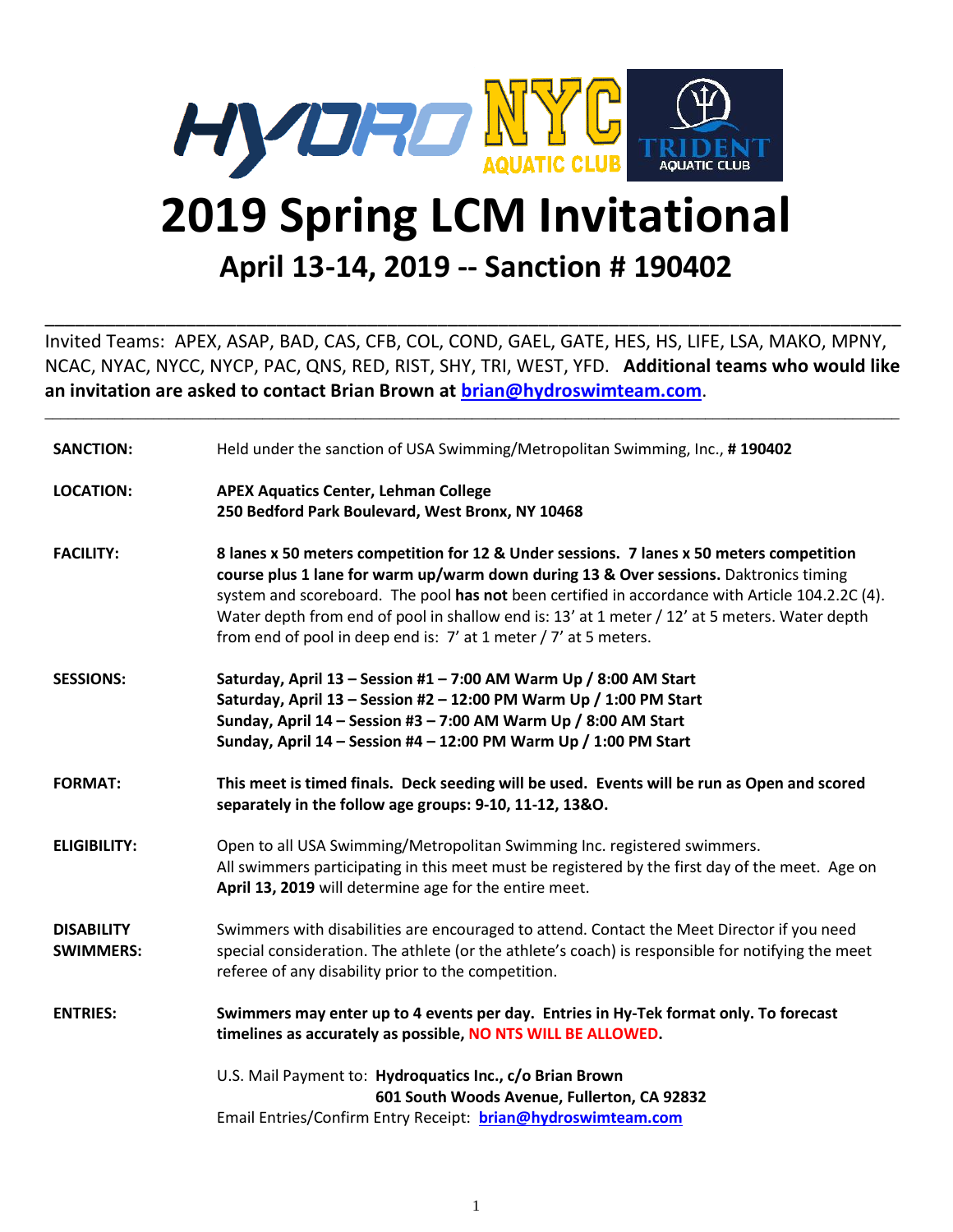| <b>DEADLINES AND</b><br><b>PROCEDURES:</b> | Metro LSC Team entries must be received by March 27, 2019 to be given preference over non-<br>Metro LSC Teams and will be processed as received in a first-come/first-served fashion. Non-<br>Metro LSC Team entries must be received by April 3, 2019 and will be processed as received after<br>the Metro LSC deadline. Cuts will be made as necessary to maintain a meet size of 375-400<br>swimmers per session as required by the APEX Aquatic Center. Confirmation receipt of entries<br>will be sent if you provide an email contact. Contact Brian Brown brian@hydroswimteam.com if<br>you do not receive such a report within 2 days of your original email. |
|--------------------------------------------|-----------------------------------------------------------------------------------------------------------------------------------------------------------------------------------------------------------------------------------------------------------------------------------------------------------------------------------------------------------------------------------------------------------------------------------------------------------------------------------------------------------------------------------------------------------------------------------------------------------------------------------------------------------------------|
| <b>TIME TRIALS:</b>                        | Time Trials will not be available at this meet.                                                                                                                                                                                                                                                                                                                                                                                                                                                                                                                                                                                                                       |
| <b>ENTRY FEES:</b>                         | Athlete Surcharge -- \$7.00 per individual swimmer.<br>Entry Fee -- \$7.00 per individual event must accompany the entries.<br>Make check payable to: Hydroquatics, Inc. Payment must be received by March 27, 2019 for<br>email entries. Payment must be included with all mail entries. Failure to pay entry fees by this<br>deadline could result in teams being barred from the meet.                                                                                                                                                                                                                                                                             |
| <b>WARM-UP:</b>                            | <b>General Warm Up</b>                                                                                                                                                                                                                                                                                                                                                                                                                                                                                                                                                                                                                                                |
| <b>SCRATCHES:</b>                          | Coaches will be given scratch sheets upon check-in for each session. All scratches are due no later<br>than 7:30 AM (30 minutes prior to the start of the session). Coaches are asked to clearly indicate<br>entire session and individual event scratches.                                                                                                                                                                                                                                                                                                                                                                                                           |
| <b>COACHES:</b>                            | In accordance with Metropolitan Swimming Inc. Policy, only those coaches who display current,<br>valid USA Swimming credentials will be permitted to act in a coaching capacity at this meet.<br>Coaches who do not possess these credentials will be required to leave the deck area.                                                                                                                                                                                                                                                                                                                                                                                |
| <b>AWARDS:</b>                             | Ribbons for 1 <sup>st</sup> -8 <sup>th</sup> in the 9-10, 11-12 age groups. No awards for 13&O.                                                                                                                                                                                                                                                                                                                                                                                                                                                                                                                                                                       |
| <b>OFFICIALS:</b>                          | Meet Referee: Jeff Chu - jcswim01@gmail.com - (631) 219-6424<br>Officials wishing to volunteer should contact the Meet Referee.                                                                                                                                                                                                                                                                                                                                                                                                                                                                                                                                       |
| <b>MEET DIRECTOR:</b>                      | Mary Lange - thelangez@hotmail.com - (845) 323-9118                                                                                                                                                                                                                                                                                                                                                                                                                                                                                                                                                                                                                   |
| <b>ADMIN OFFICIAL:</b>                     | Wendy Martinez - bellamiamour@gmail.com - (917) 392-9259                                                                                                                                                                                                                                                                                                                                                                                                                                                                                                                                                                                                              |
| <b>RULES:</b>                              | The current USA Swimming Rules and Regulations will apply. The USA Swimming Code of<br>Conduct is in effect for the duration of the meet. The overhead start procedure may be used at<br>the discretion of the Meet Referee. Use of audio or visual recording devices, including a cell<br>phone, is not permitted in changing areas, rest rooms, or locker rooms.                                                                                                                                                                                                                                                                                                    |
| <b>SAFETY:</b>                             | Metropolitan Safety and Warm-Up procedures will be in effect. Marshals will be present                                                                                                                                                                                                                                                                                                                                                                                                                                                                                                                                                                                |
|                                            | throughout warm-ups and competition, and have the authority to remove, with the concurrence<br>of the Meet Referee, any swimmer, coach, club, or spectator for failure to follow the safety rules.                                                                                                                                                                                                                                                                                                                                                                                                                                                                    |
| <b>DISCLAIMER:</b>                         | It is understood that USA Swimming, Inc., Metropolitan Swimming, Inc., Trident Aquatic Club,<br>New York City Aquatic Club, and Hydroquatics, Inc. shall be free from any liabilities or claims for<br>damages arising by reason of injuries to anyone during the conduct of the event.                                                                                                                                                                                                                                                                                                                                                                               |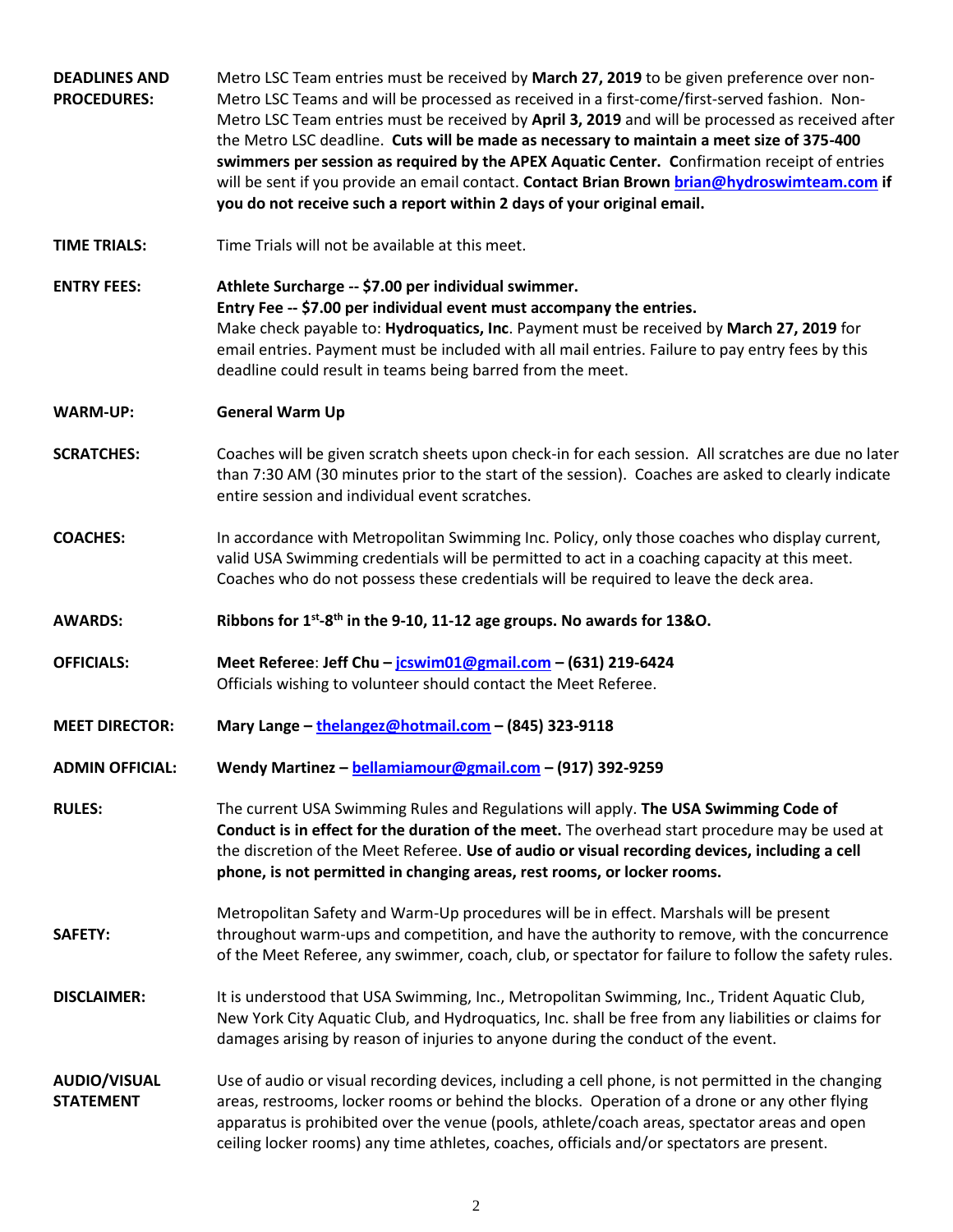- **PHOTOGRAPHIC POLICY:** Any photographer or videographer, who intends to take pictures at a Metropolitan Swimming Sanctioned meet, must complete and submit a Photographer Registration Form to the Meet Director before commencing Activity. Forms are available on the Metropolitan Swimming website and from the Meet Director.
- **ADVISEMENT:** Deck changes are prohibited.
- **ADMISSION: \$5.00 Admission Fee.**

**Tickets** *must* **be purchased for each session online prior to the meet. Tickets are limited to 275 spectators per session. Proof of purchase will be required for entry to the spectator area for each session. No chairs, strollers, or car seats are permitted in the spectator areas.**

Purchase tickets online beginning Monday, April 8<sup>th</sup>, 2019 here: **[http://hydroquatics.ticketleap.com](http://hydroquatics.ticketleap.com/)**.

**MERCHANTS: Food concessions; Metro Swim Shop**

**PARKING: \$10.00 all-day parking at Lehman College Supervised Lot. Street parking and meter parking is also available.**

#### **DIRECTIONS: 250 Bedford Park Boulevard West (between Goulden and Paul Avenues). Via Major Deegan Expressway (1-87)** to the Van Cortlandt Park South Exit and turn left onto Van Cortlandt Ave. Proceed up Sedgwick Ave and make left onto Sedgwick and continue uphill. Turn right at Goulden Ave (keeping Reservoir on right) and go south to Bedford Park Blvd. Proceed two blocks. Parking lots will be on your right.

**Via Saw Mill River Pkwy S** (becomes Henry Hudson Parkway) to Mosholu Pkwy exit. Proceed on ramp. At 2nd traffic light, before underpass, turn right onto Paul Ave. Go 2 long blocks. At Bedford Park Blvd, turn right. APEX building is on left. Proceed to traffic light and turn left onto Goulden. Parking lots will be on right.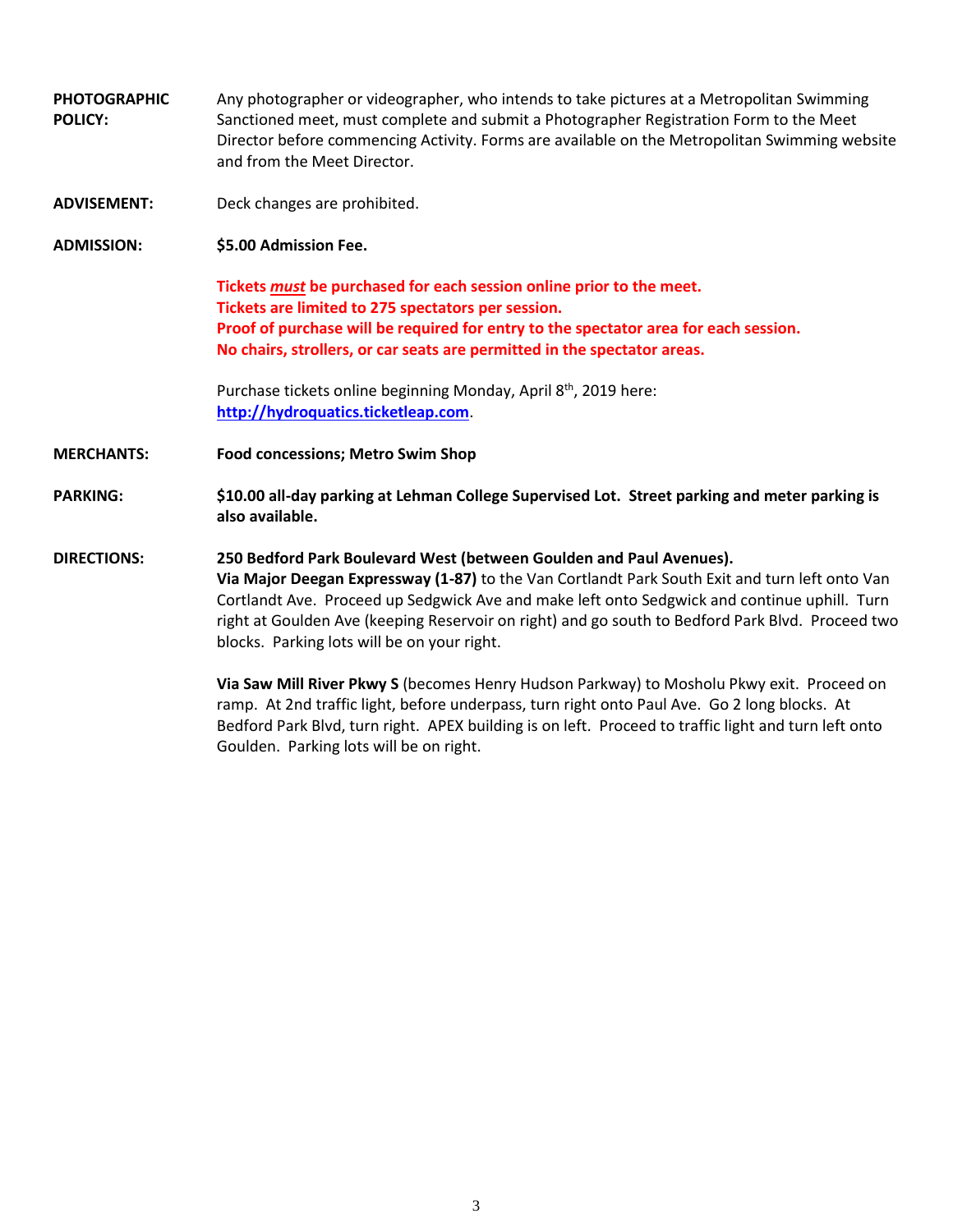

### **Metropolitan Swimming Photographer Registration Form**

#### **As of 05/18/16 - All Metropolitan Teams need to include this in the meet information packet as well as file this form with Safety in Sport Coordinator, prior to the start of the meet.**

This form must be completed by any photographer (video or still) who intends to take pictures at an Metropolitan Swimming sanctioned meet, and is taking those pictures of anyone other than his or her own child, from any location on deck. Submit the form to the Meet Director prior to commencing activity.

#### **THERE WILL BE NO FLASH PHOTOGRAPHY PERMITTED AT THE START.**

| Government ID (driver's license preferred) or USA Swimming Registration Card:                                                                                                                                |                                                                                                                             |
|--------------------------------------------------------------------------------------------------------------------------------------------------------------------------------------------------------------|-----------------------------------------------------------------------------------------------------------------------------|
|                                                                                                                                                                                                              |                                                                                                                             |
|                                                                                                                                                                                                              |                                                                                                                             |
|                                                                                                                                                                                                              |                                                                                                                             |
|                                                                                                                                                                                                              |                                                                                                                             |
| Referee, and must adhere to the following guidelines:                                                                                                                                                        | Professional photographers/videographers will be allowed on deck at the discretion of the Meet Director and Meet            |
| Director and Meet Referee.                                                                                                                                                                                   | Do not stand on the starting end of the pool, or in the starter's box; use of the bulkhead is at the discretion of the Meet |
| Do not stand on the edge of the pool (leave approximately two feet for officials and coaches).<br>Leave the deck when not actively photographing.<br>Respond immediately to direction from the Meet Referee. |                                                                                                                             |
|                                                                                                                                                                                                              |                                                                                                                             |
|                                                                                                                                                                                                              |                                                                                                                             |
|                                                                                                                                                                                                              |                                                                                                                             |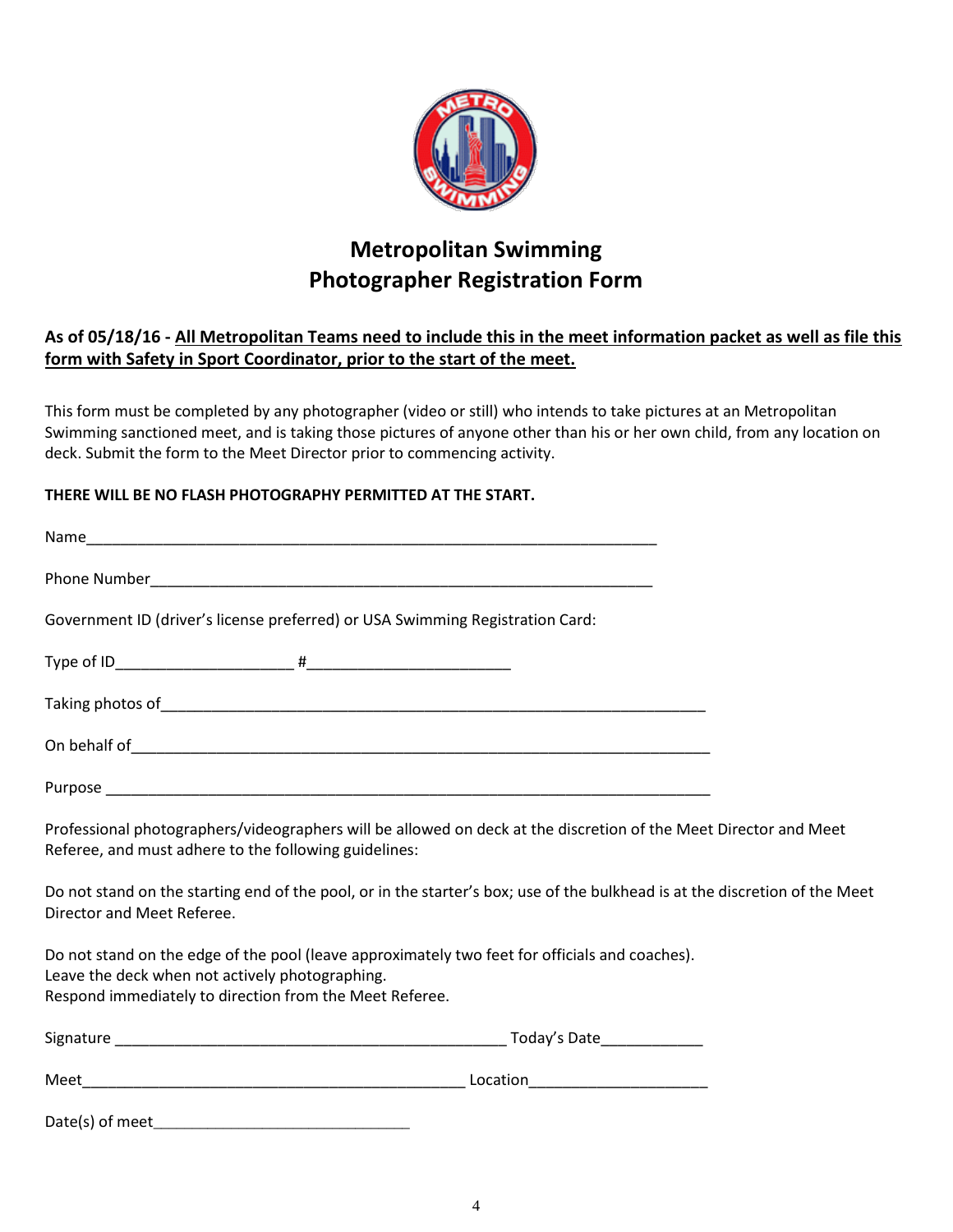

# **2019 Spring LCM Invitational**

**April 13-14, 2019 -- Sanction # 190402**

| <b>SESSION #1 - AGE GROUP</b>                    |                                                                            |                |  |  |  |
|--------------------------------------------------|----------------------------------------------------------------------------|----------------|--|--|--|
| Saturday, April 13 - 7:00 AM WU / 8:00 AM Start  |                                                                            |                |  |  |  |
|                                                  | Swimmers aged 9-12 only, no 8&U. No warm up/warm down lane provided.       |                |  |  |  |
| Girls #                                          | Event                                                                      | Boys #         |  |  |  |
| $\mathbf{1}$                                     | <b>400 METER FREESTYLE</b><br>(May be limited to 3 heats / Top 24 entries) | $\overline{2}$ |  |  |  |
| $\overline{\mathbf{3}}$                          | 200 METER IM                                                               | 4              |  |  |  |
| 5                                                | <b>100 METER BREASTSTROKE</b>                                              | 6              |  |  |  |
| $\overline{7}$                                   | <b>100 METER FREESTYLE</b>                                                 | 8              |  |  |  |
| 9                                                | <b>50 METER BACKSTROKE</b>                                                 | 10             |  |  |  |
| 11                                               | <b>50 METER BUTTERFLY</b>                                                  | 12             |  |  |  |
|                                                  | <b>SESSION #2 - SENIOR</b>                                                 |                |  |  |  |
| Saturday, April 13 - 12:00 PM WU / 1:00 PM Start |                                                                            |                |  |  |  |
|                                                  | Swimmers aged 13&O only. One warm up/warm down lane provided.              |                |  |  |  |
| Girls#                                           | <b>Event</b>                                                               | Boys #         |  |  |  |
| 13                                               | <b>400 METER FREESTYLE</b><br>(May be limited to 3 heats / Top 21 entries) | 14             |  |  |  |
| 15                                               | <b>200 METER BREASTSTROKE</b>                                              | 16             |  |  |  |
| 17                                               | <b>100 METER BACKSTROKE</b>                                                | 18             |  |  |  |
| 19                                               | <b>200 METER BUTTERFLY</b>                                                 | 20             |  |  |  |
| 21                                               | <b>100 METER FREESTYLE</b>                                                 | 22             |  |  |  |
| 23                                               | 200 METER IM                                                               | 24             |  |  |  |